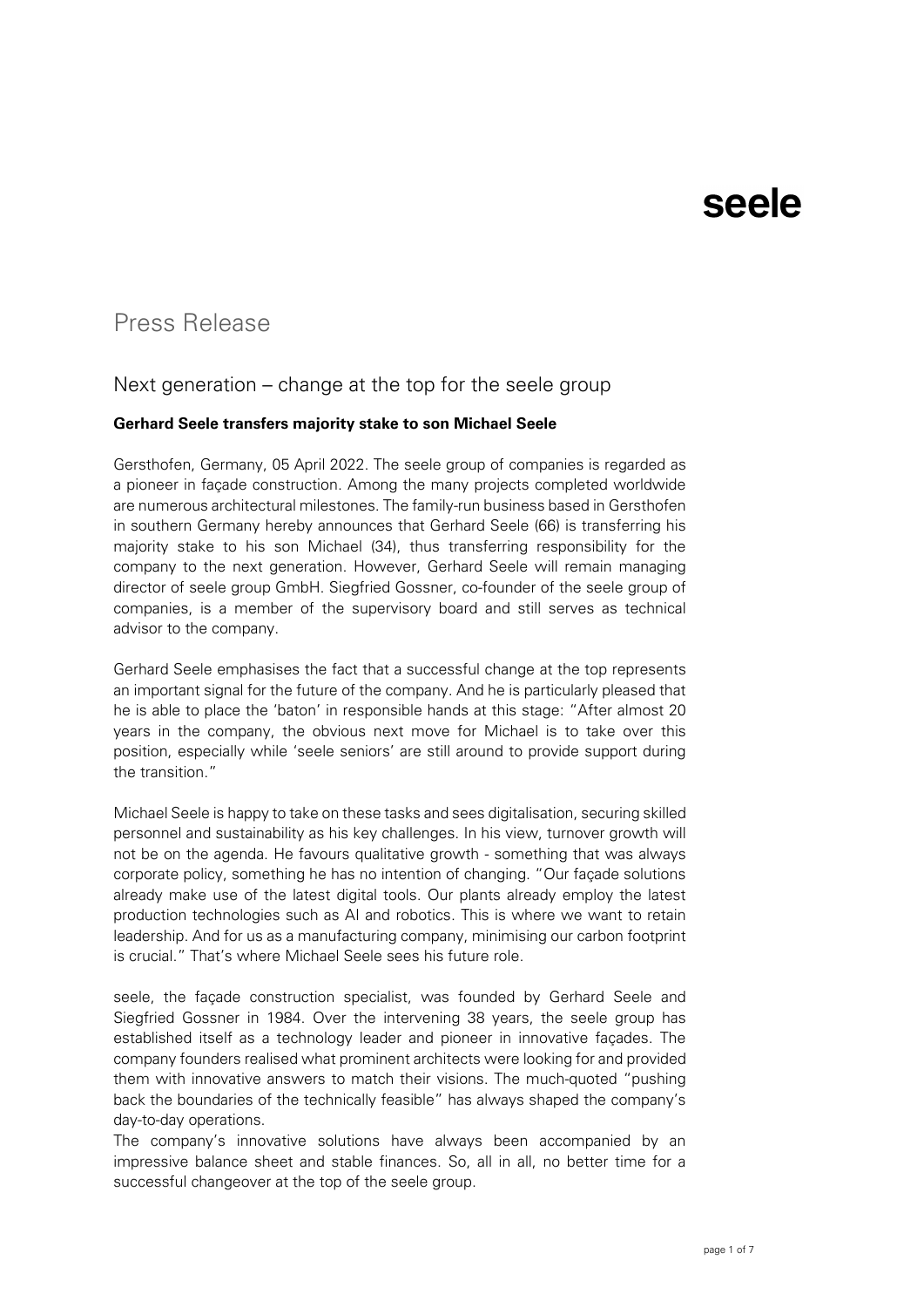Michael Seele has a determined approach to his new task: "This step is a strong signal for the future, this entrepreneurial vision makes us leading in many fields. The only way to be as successful as the seele group is to set up a team with strong leadership and a motivated workforce, with trust and encouragement. The founders have established a unique company. I am proud to be able to lead the seele group into the future."

### Background Information

#### **Michael Seele**

Michael Seele joined the company at the age of 16. After completing two apprenticeships in metalworking and technical systems design, he sat his master craftsman's examination before studying business economics and then, at Kings College in Bristol, England, business administration. Theory was followed by further periods of practice as Site & Logistics Manager in Australia and as a project manager for several projects. Michael Seele has been a member of the management team since 2012. As Director of Sales/Estimation/Marketing, he is currently responsible for new business at seele GmbH and, in his role as managing director of seele hongkong Ltd., also responsible for the Asian market.

**Gerhard Seele** took over the family business in 1976 after completing his apprenticeship as a glazier and passed his master craftsman's examination in 1978. He has been managing partner of the seele group since 1984. As managing director of seele group GmbH, he is responsible for the overall management of the group.

**Siegfried Gossner** trained as a structural steelwork draughtsman. After 13 years in the company where he started, he set up his own design office for steel and glass structures in 1982. He has been managing partner of the seele group since 1984. Following managerial positions in various areas of the company, he switched to the group's supervisory board in 2018.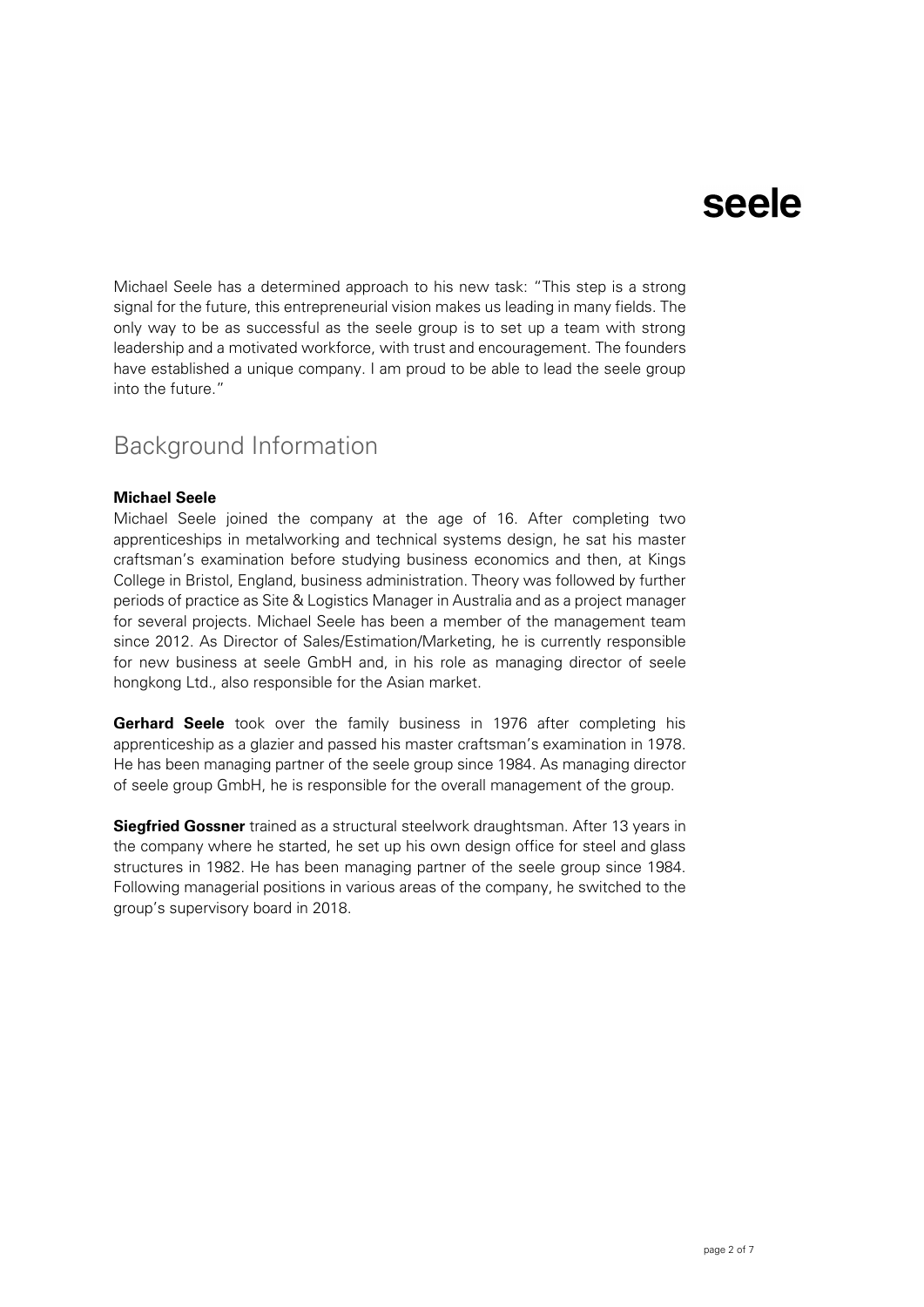#### **Company history**

Interdisciplinary thinking and hence overcoming the separate treatment of steel and glass were the guiding principles behind the establishment of the **seele** company. The business that started with just 12 employees rapidly evolved into a source of innovation for façade construction. After just 10 years, the company had already seen a ten-fold increase in the number of its employees and its turnover. The international aims were given substance in 1994 with branches in Austria, Hong Kong, France and the UK. An additional production plant was established in Plzeň in the Czech Republic in 1996, and the company established a foothold in Singapore in that same year and in the USA in 2001.

In 2007 specialist glass processing operations were given their own company in the shape of sedak. A stake in the Italian company sunglass industry was acquired in 2018.In the project business, the seele group added membrane structures to its product range in 2007. This expansion was followed: Russia (2013), Canada (2015), Thailand (2017) and, most recently, Malaysia and India (2021).

The **seele group of companies** employs about 1,000 people and has an annual turnover exceeding €250 million. The group regularly sets standards in glass, steel, aluminium and membrane architecture through its exceptional technical developments. Projects such as the Apple Cube in New York, Strasbourg station, the European Central Bank in Frankfurt or, currently, "The Henderson" tower in Hong Kong can be counted as architectural landmarks.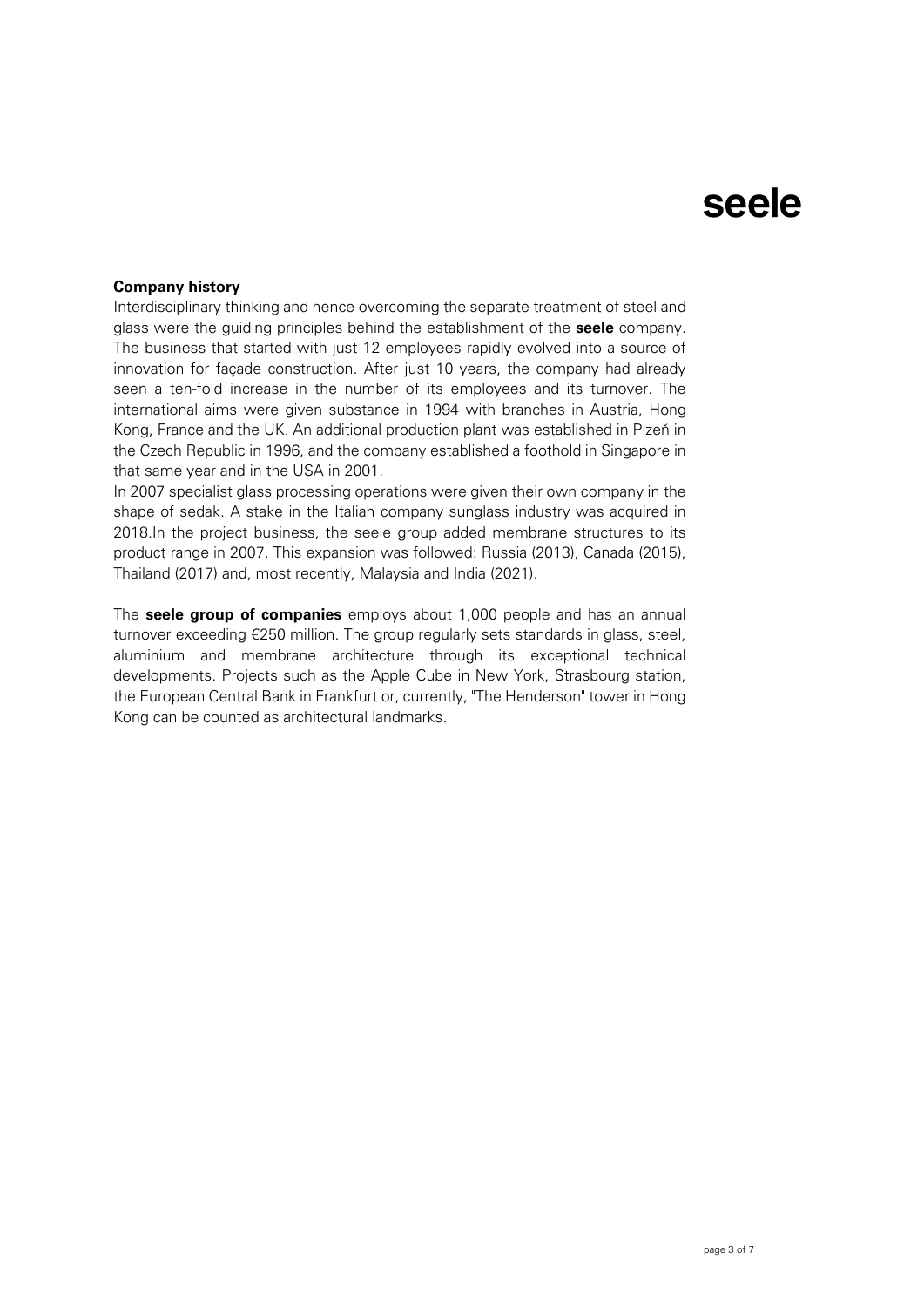### Interview

#### **Questions we put to Gerhard Seele and Siegfried Goßner:**

#### **New generation? Why now?**

*Gerhard Seele:* The seele brand has always stood for dynamic development. The change at the top stands for diversification and new momentum, both of which take the company forward. We can regard as ourselves as lucky to have a vigorous successor in the family. My son has been steering various areas of the company for more than 18 years. He really does have the necessary entrepreneurial skills. That's why now is the right time.

*Siegfried Gossner:* The change at the top means that the seele group continues to be a family-run operation led by a majority stakeholder who knows the business. That was always our joint aim. We can therefore guarantee stability for our employees and customers, and the ultimate decision-maker is never far away from the action.

#### **What's important for you?**

*Gerhard Seele:* Most important for me is enjoying my work, personal satisfaction and good health. If you add striving for success to that, then you really have something. That is the advice I would like to give.

*Siegfried Gossner:* I'm certain that power of innovation will continue to be essential in all areas of the company, because processes and production demands are changing faster than ever. I keep a close eye on ongoing developments and contribute to those with my wealth of experience. In particular, the transfer of knowledge within the company, training programmes and junior staff are dear to my heart.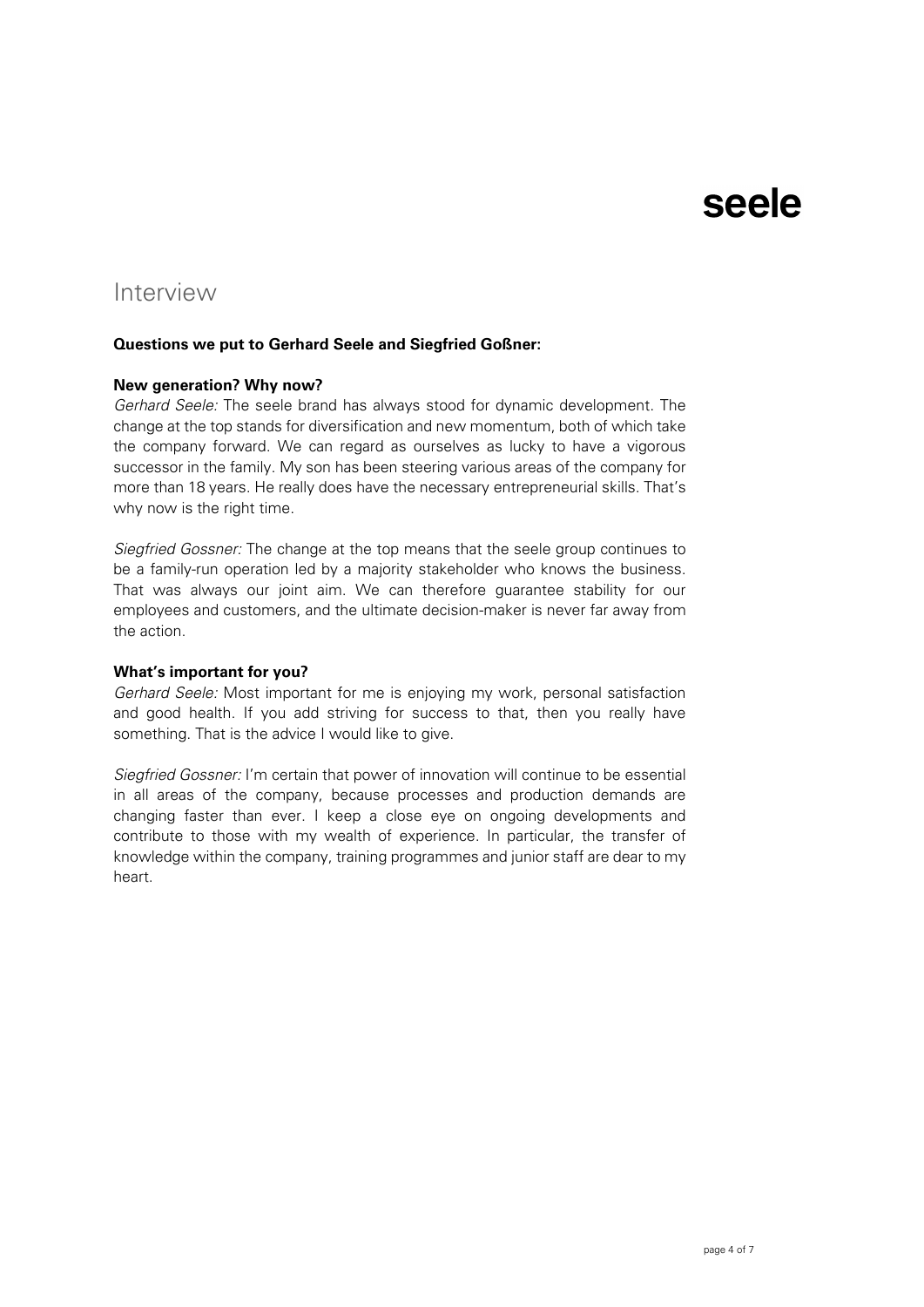#### **Questions we put to Michael Seele:**

#### **What are your aims?**

We want to remain the technology leader in this sector and expand our good position in the market. To do this, I will rely on our international network and, at the same time, compact decision-making processes. Our services portfolio is well matched to our customers' requirements. We can respond to market developments clearly and dynamically. With our sturdy, healthy corporate structure, we are a guarantee of stability for our customers.

#### **Which challenges do you see lying ahead?**

There are many challenges: Some are predictable, some – like those we've seen in recent months – unpredictable. My aim is to tackle all issues with the necessary strength and resilience. For the group of companies as a whole, I regard digitalisation and climate protection as the current challenges.

#### **Both company founders remain active within the company. Do you see that as a help or a hindrance?**

The company founders have always impressed me with their passion, their flair for new ideas and their courage to take the big decisions. We like working together, exchange ideas on a regular basis and always make sure that the best solution gets priority. I'm certain that we shall continue to work together just as good and successfully as in the past.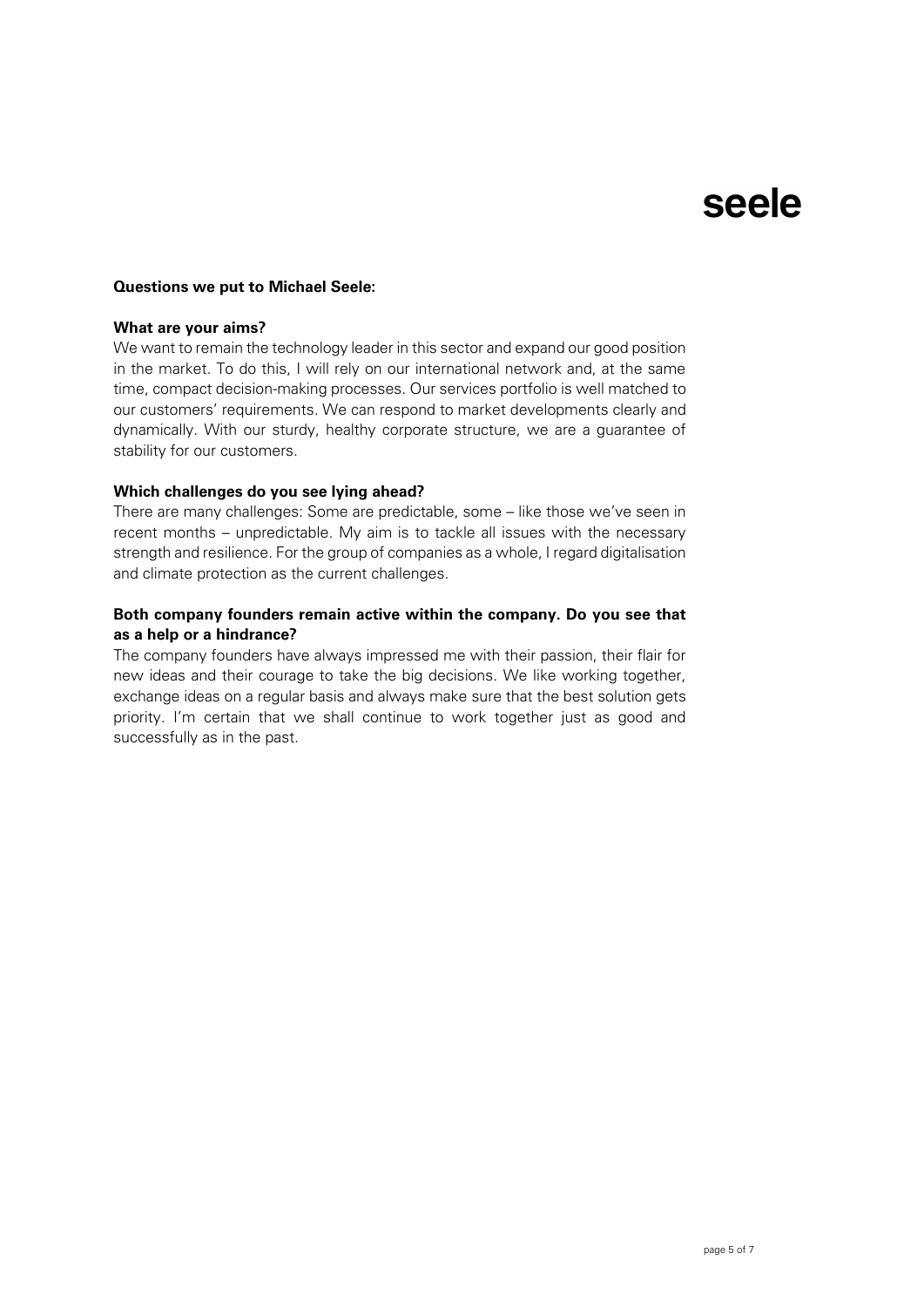### **Press Photos**



Michael Seele now has overall responsibility for the seele group of companies. © seele / Thomas Dashuber



Gerhard Seele will continue to serve as managing director of seele group GmbH even though his son Michael is now the majority stakeholder. © seele / Thomas Dashuber